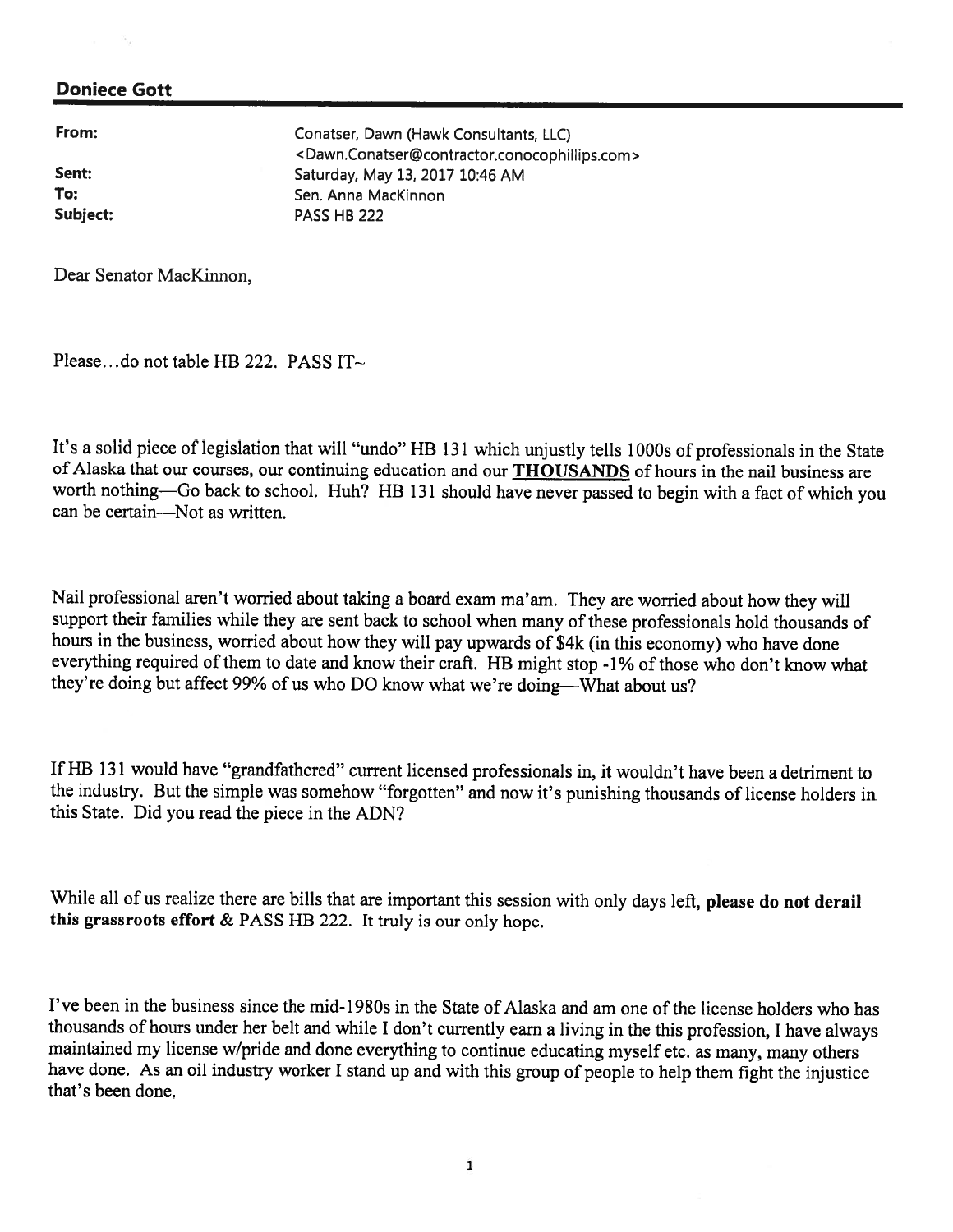# Please help us<br/>  $\sim$

Respectfully,



Dawn Conatser

Ph: Anc (907) 265-1362 / Kuparuk (907) 659-7946

Fax: Anc (907) 265-6216 / Kuparuk (907) 659-7926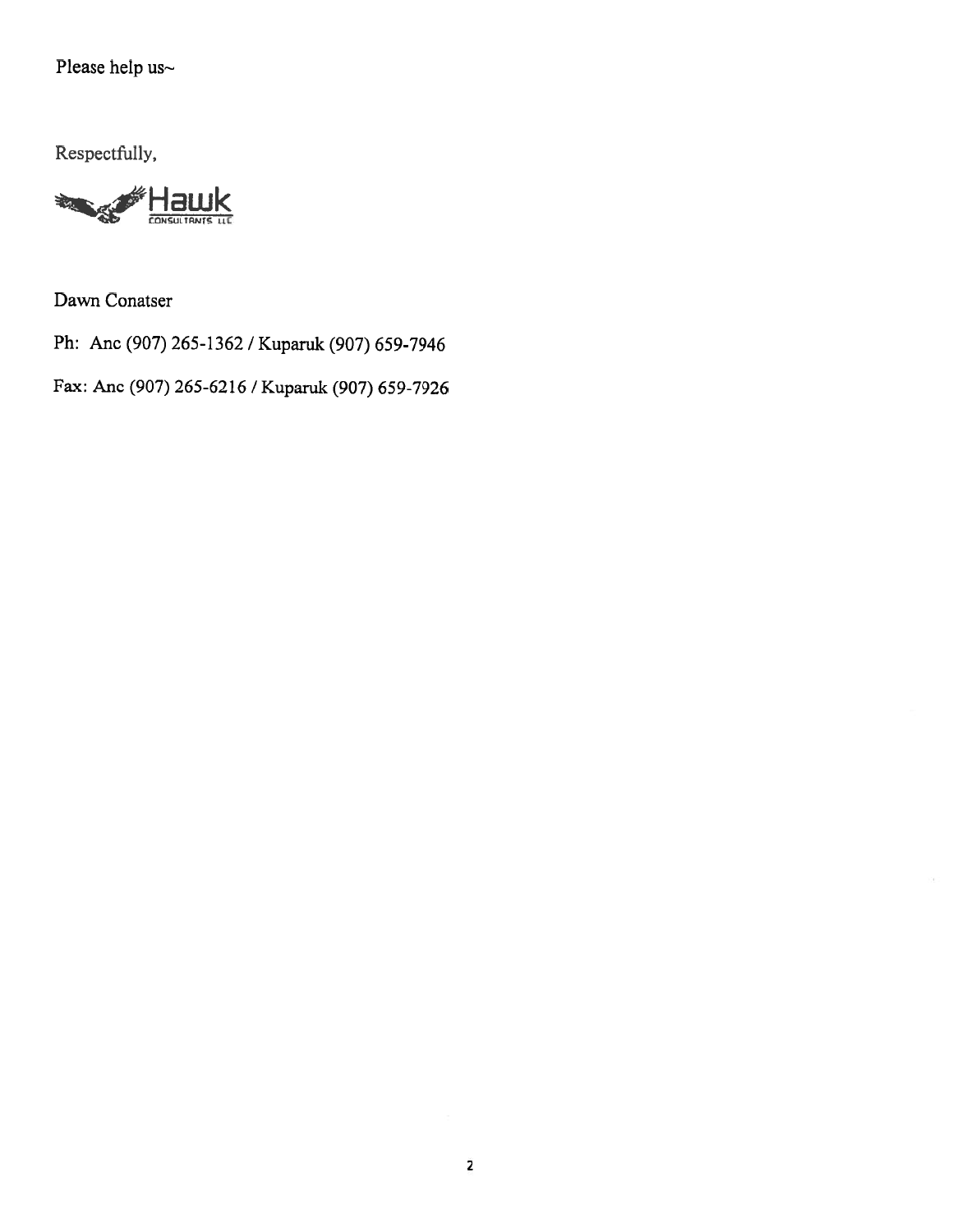From: Ly Duong <ly.duong62@yahoo.com><br>
Sent: Saturday, May 13, 2017 12:39 PM Sent: Saturday, May 13, 2017 12:39 PM<br>
To: Sen. Anna MacKinnon Sen. Anna MacKinnon Subject: Hb222 BILL

Hello, im emailing to recommend to pass bill HB222 please this will truly affect many lives.

Sent from my iPhone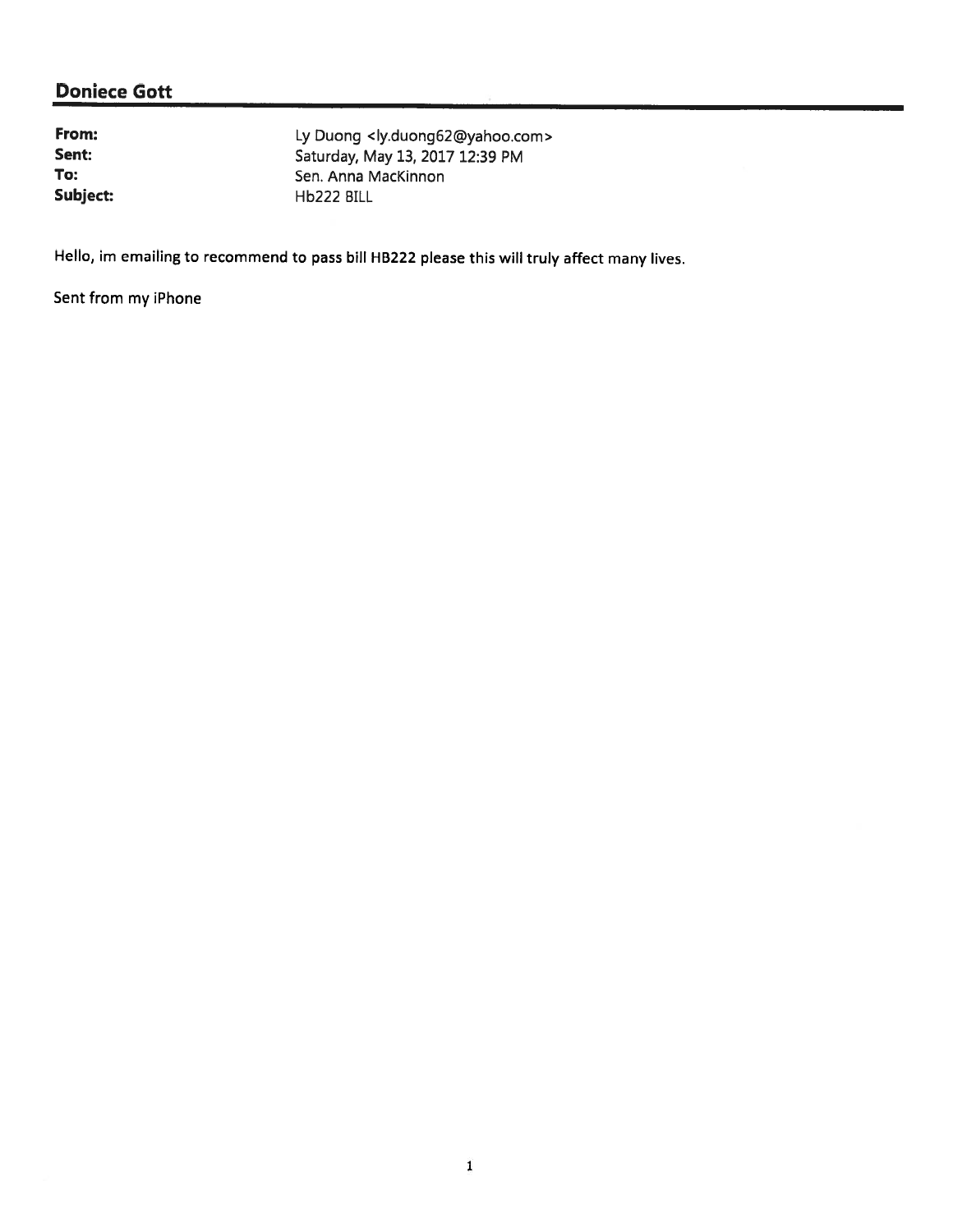Subject: HB222

From: Crawan Neal <orawan\_ak@icloud.com> Sent: Sunday, May 14, 2017 7:44 PM<br>
To: Sen. Anna MacKinnon Sen. Anna MacKinnon

Dear Senator Mackinnon;

Please vote yes on HB 222

Thank you; Orawan Neal

Sent from my iPad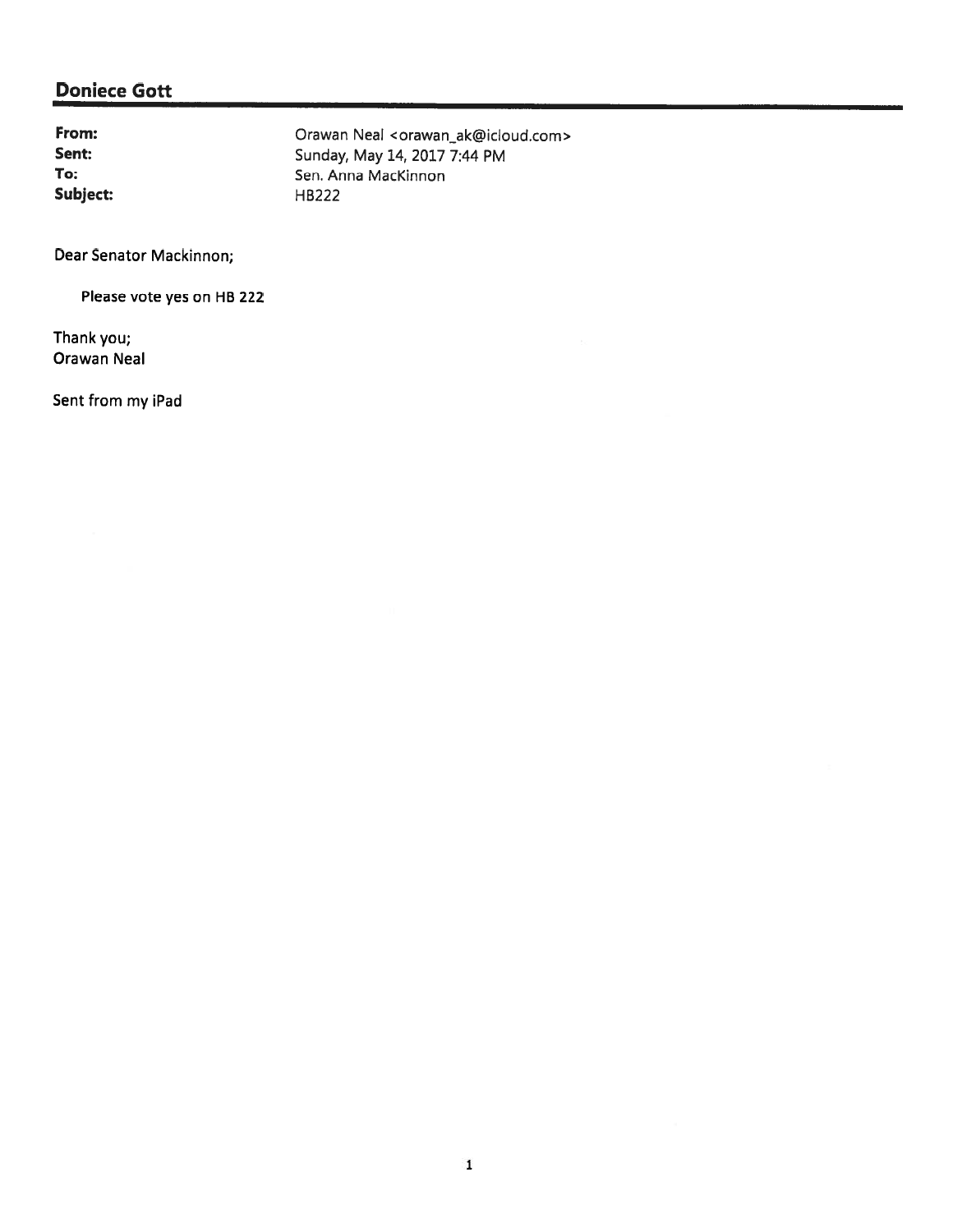Subject: HB222

From: Ilorena\_ybanez <Ilorena\_ybanez@yahoo.com><br>
Sunday, May 14, 2017 7:29 PM Sunday, May 14, 2017 7:29 PM<br>
To: Sen. Anna MacKinnon Sen. Anna MacKinnon

Dear Senator Mackinnon;

Please vote yes on HB222

Liorena Johnson

Sent from my Samsung Galaxy smartphone.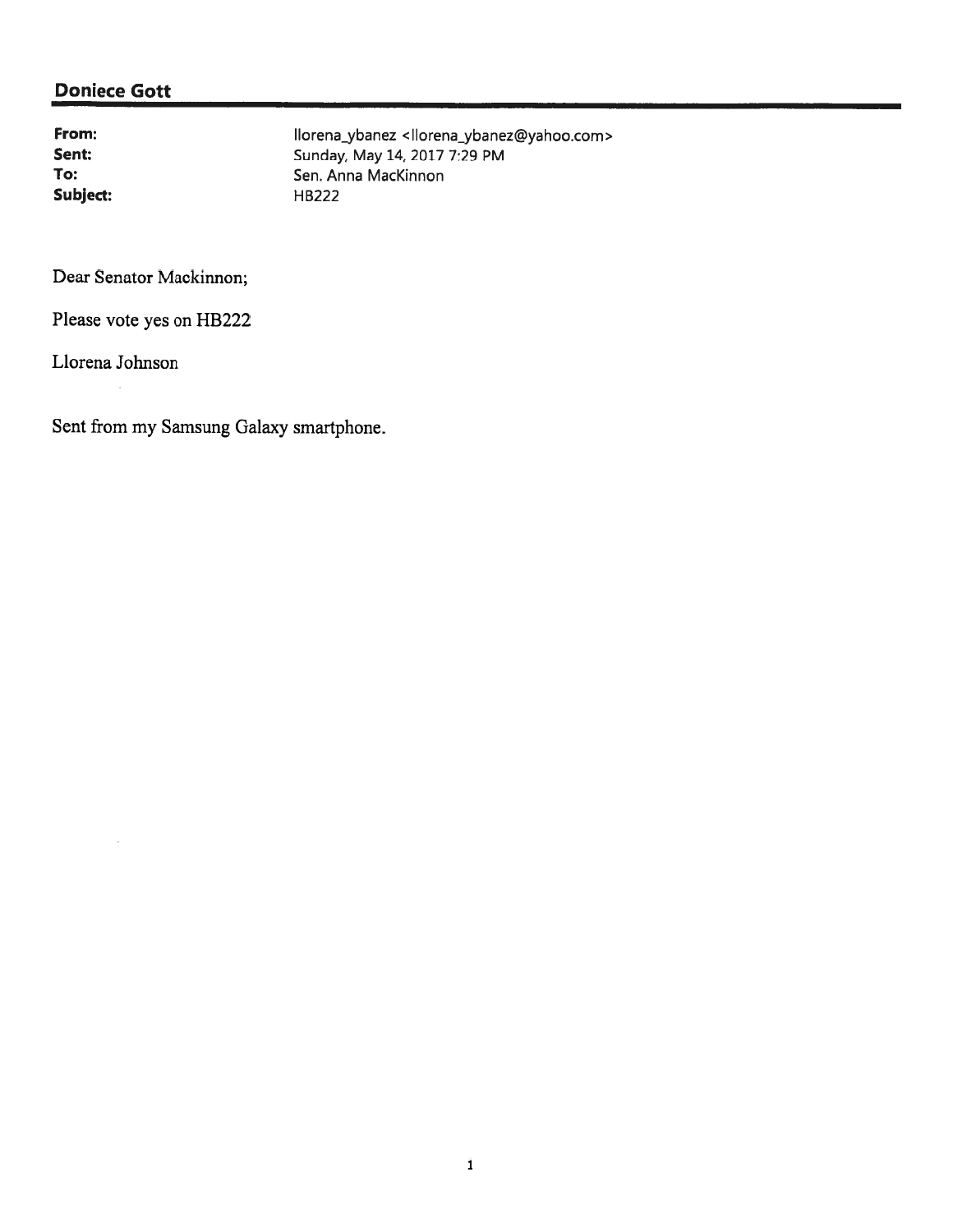From: Linda.Sandhu@hcahealthcare.com Sent: Sunday, May 14, 2017 3:25 PM<br>
To: Sen. Anna MacKinnon Sen. Anna MacKinnon Subject: Pass hb222

pass HB222 with a DO pass!!! Sent from my iPhone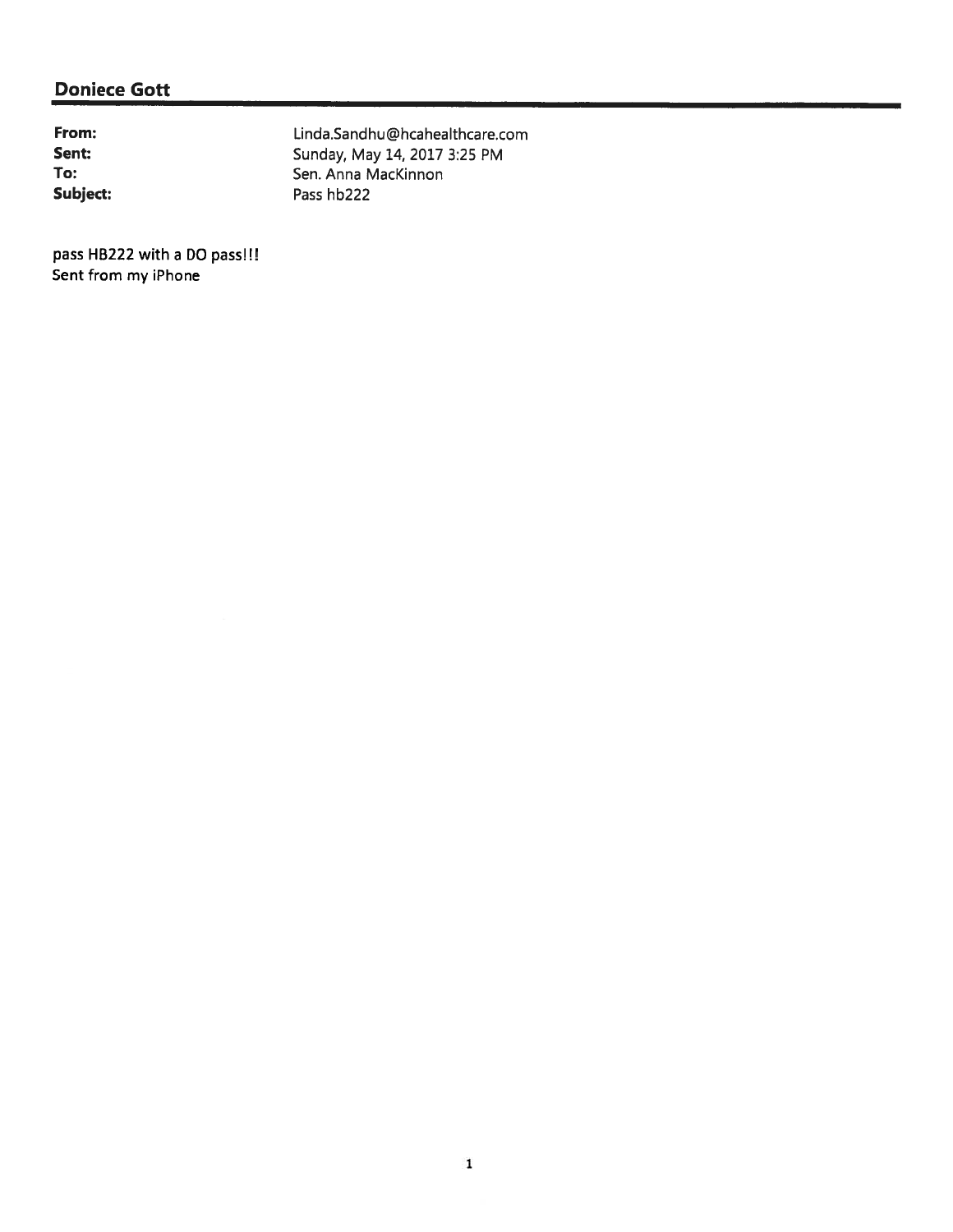Subject: HB222

From: Stephanie <sphyman@gmail.com><br>Sent: Sunday. May 14, 2017 1:03 PM Sunday, May 14, 2017 1:03 PM To: Sen. Anna MacKinnon

Please pass Bill HB222. This is important for not only Nail Techs but effects our community if these people are out of work. <sup>I</sup> have been going to the same Nail <sup>p</sup>lace with the same tech for <sup>10</sup> years and always have received goo<sup>d</sup> very clean service with no complications. <sup>I</sup> am an RN and am very familiar with the importance of Infection Prevention. Thank you for your support in this matter.

Stephanie Parker-Hyman

Sent from my iPhone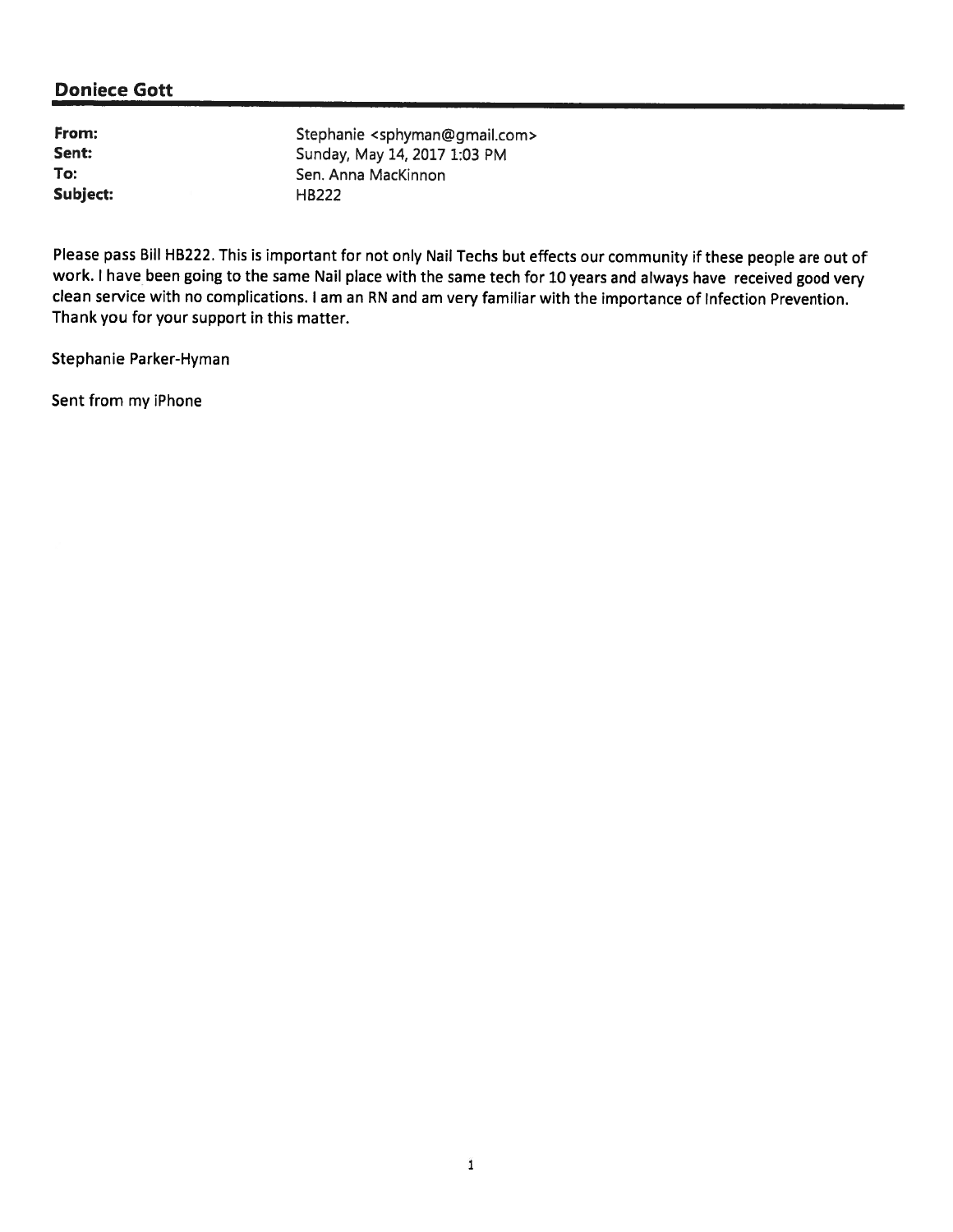Subject: HB222

From: monenavongsa <monenavongsa@gmail.com><br>
Sunday, May 14, 2017 11:40 AM Sent: Sunday, May 14, 2017 11:40 AM<br>
To: Sen. Anna MacKinnon Sen. Anna MacKinnon

Dear Senator MacKinnon:

My name is Phetsamone. <sup>I</sup> have been doing nails for <sup>6</sup> years. The new regulations greatly affect my livelihood. Please pass HB222 with a DO pass recommendation.

Thank you so much, Phetsamone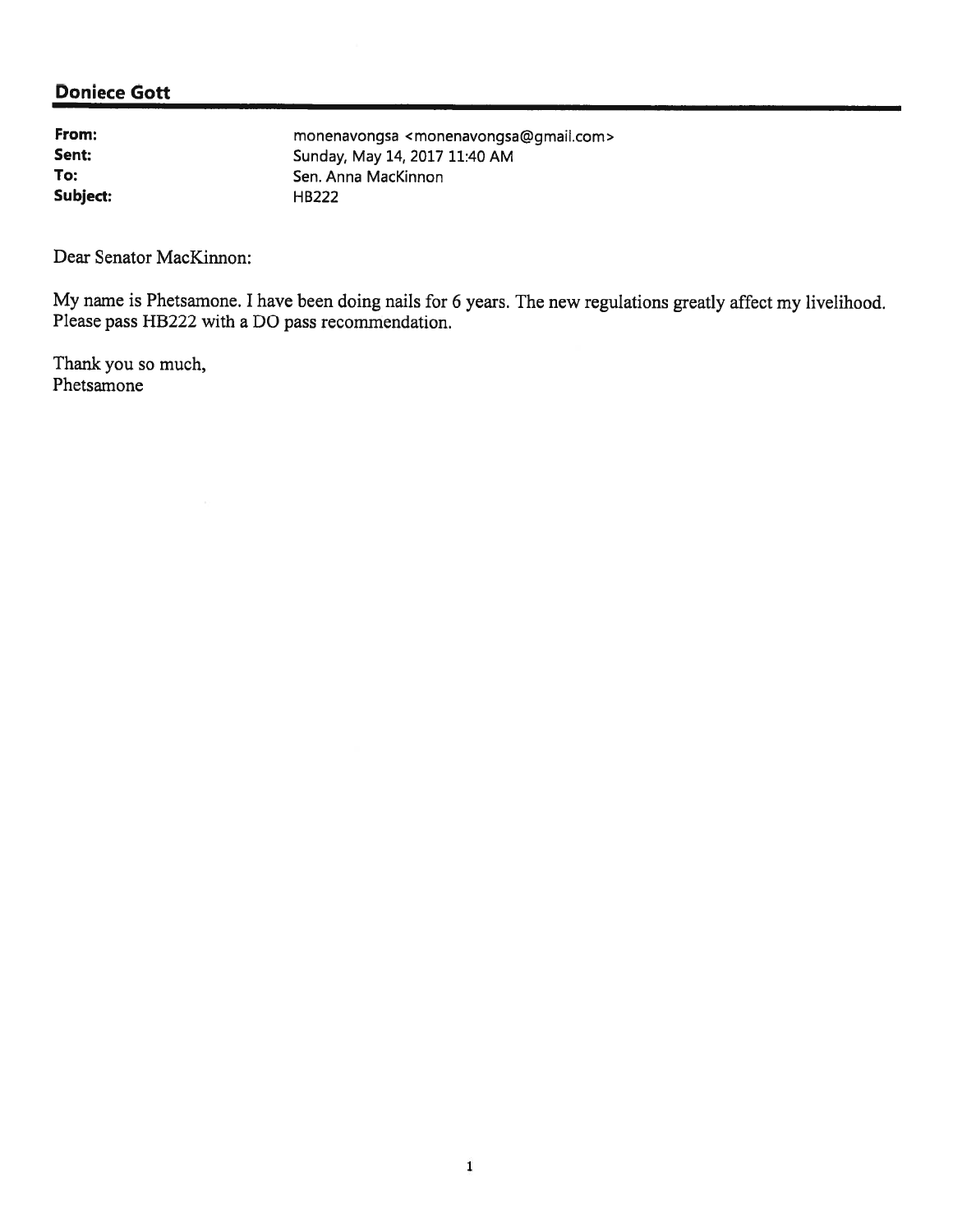From: Ivng185 <Ivng185@gmail.com> Sent: Sent: Saturday, May 13, 2017 10:53 PM To: Sen. Anna MacKinnon

Please pass HB222 with <sup>a</sup> DO Pass recommendation.

Sent from **Mail** for Windows 10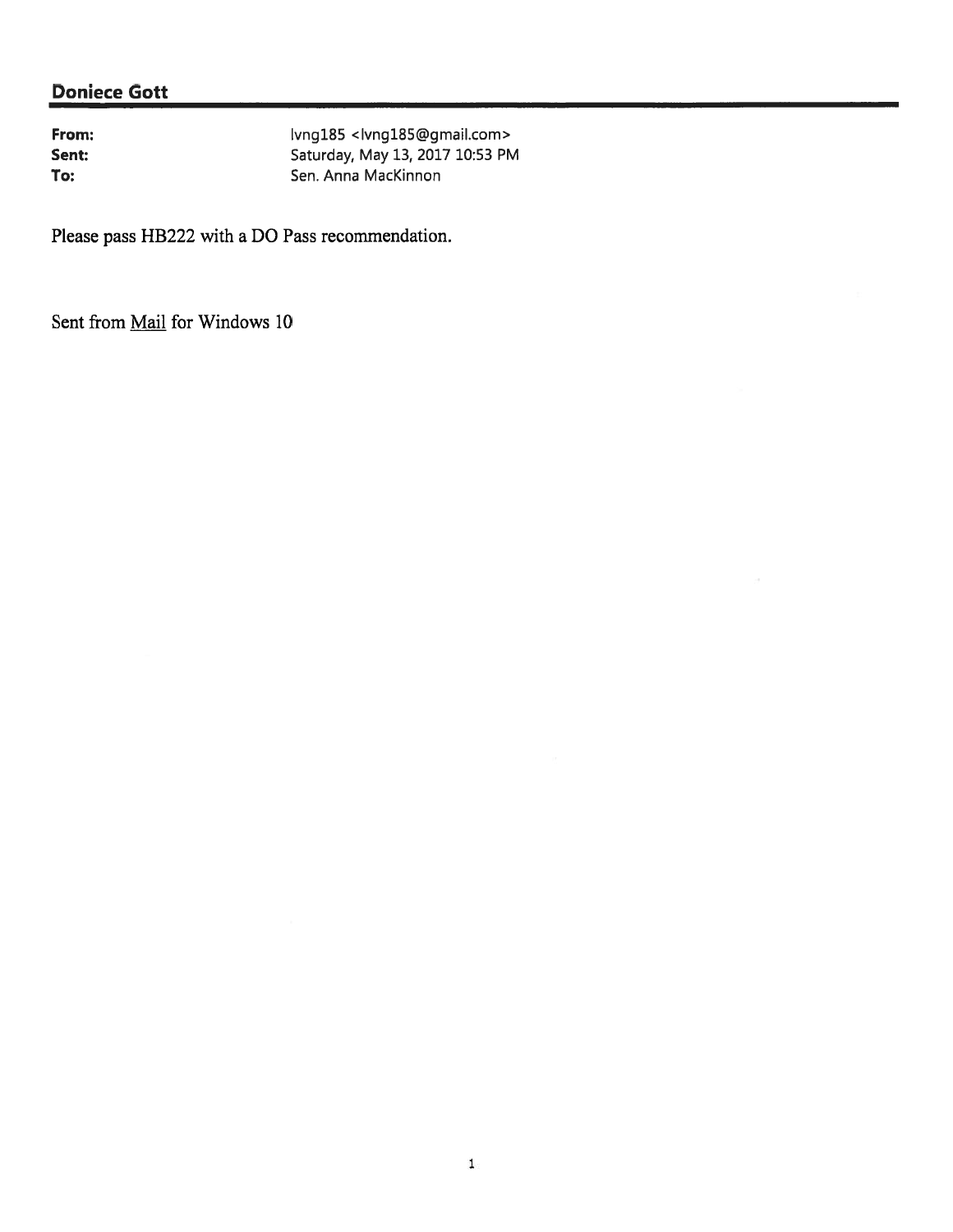Subject: HB222

From: Abby Liffick <hecht.abby@gmail.com><br>
Sent: Sent: Saturday, May 13, 2017 6:34 PM Sent: Sent: Saturday, May 13, 2017 6:34 PM<br>
To: Sen. Anna MacKinnon Sen. Anna MacKinnon

Senator Anna Mackinnon,

I feel strongly that you should pass HB222 with <sup>a</sup> DO pass recommendation.

Thank you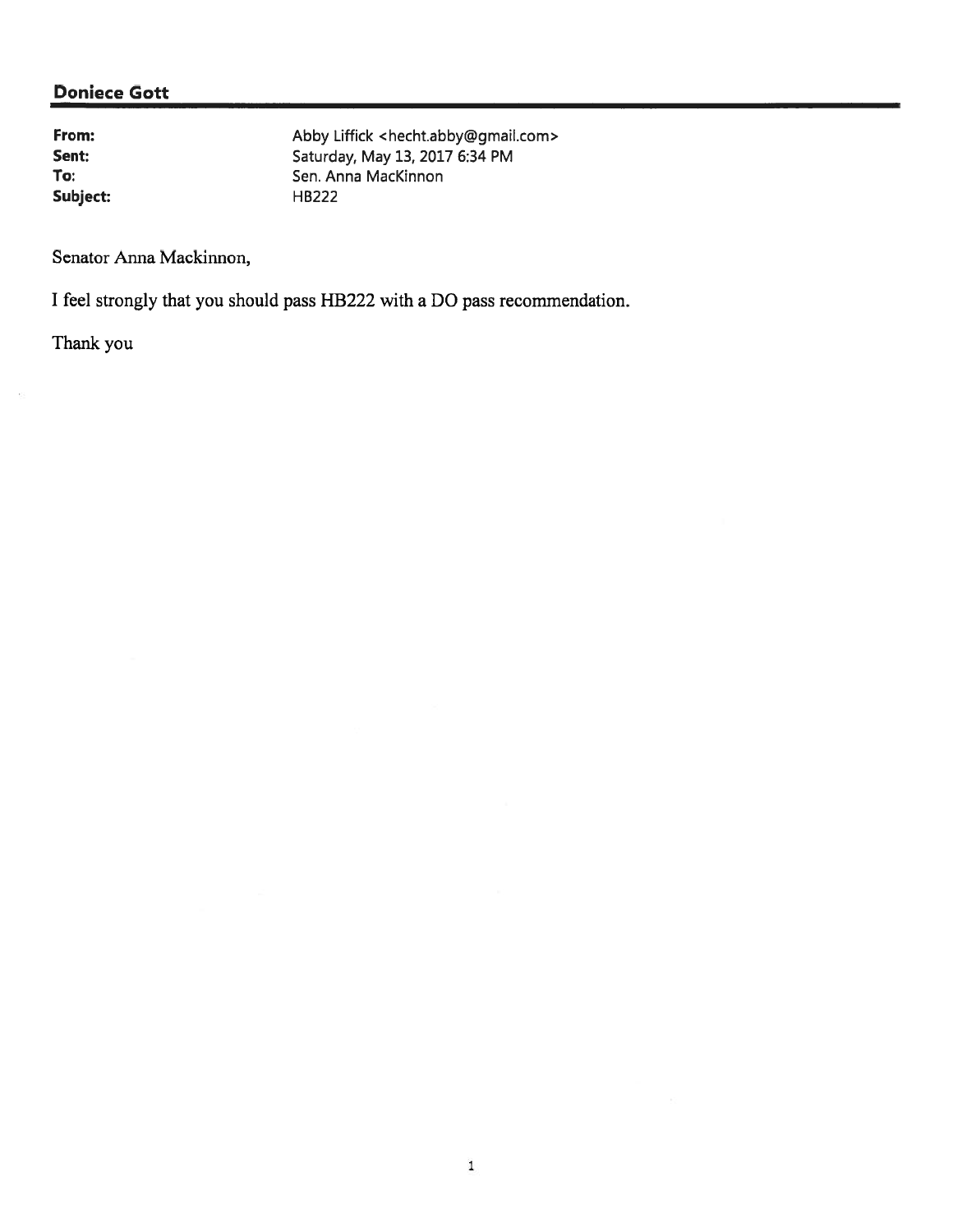Subject: HB222

From: dorcaperezsolis <dorcaperezsolis@yahoo.com> Sent: Saturday, May 13, 2017 2:55 PM To: Sen. Anna MacKinnon

Hi!! SENATOR MCKINNON

PLEASE SAY YES TO HB222

Sent via the Samsung Galaxy S® 6, an AT&T 4G LTE smartphone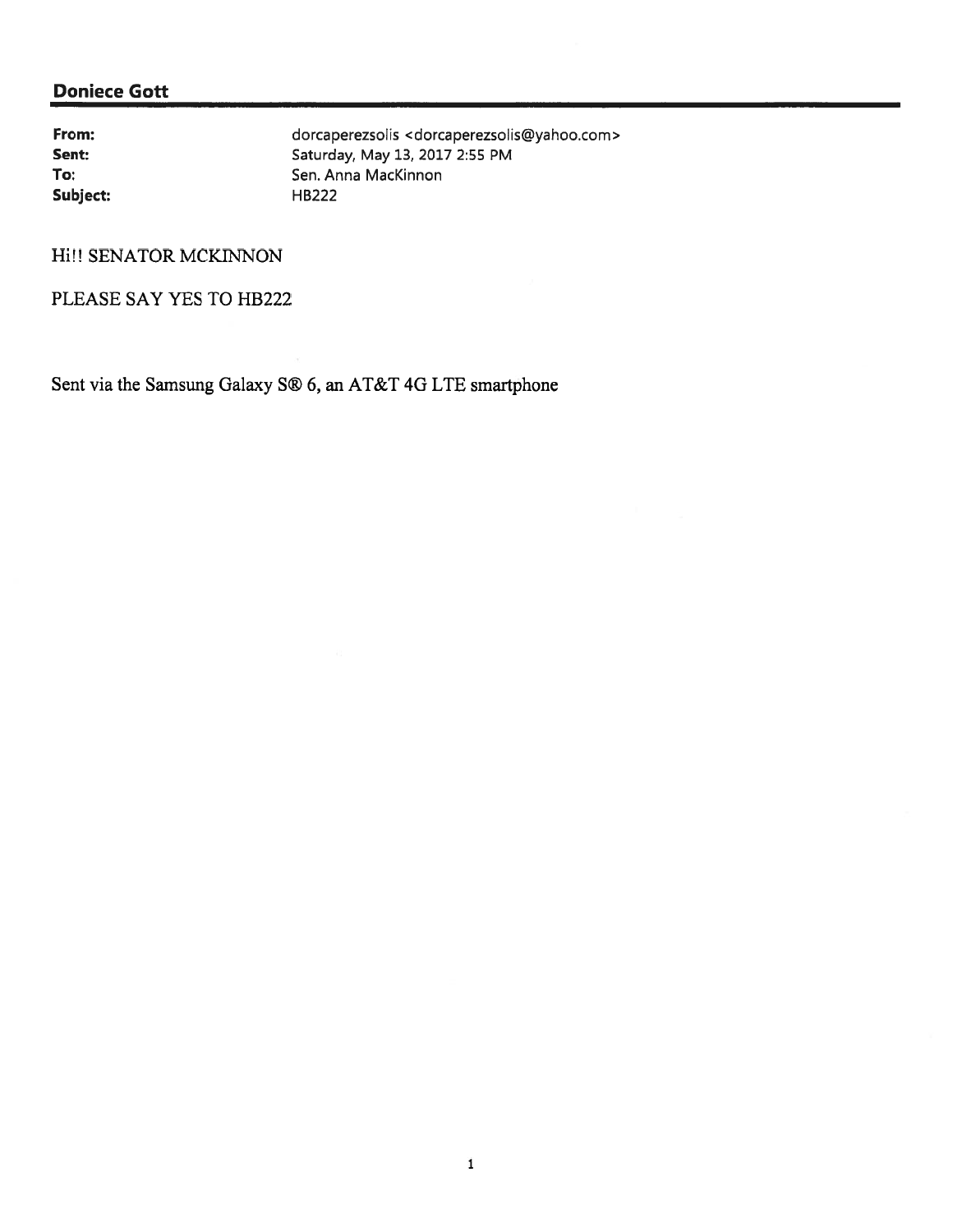Subject: HB222

From: Jangnisa Mankhong <jangnisamankhong@gmail.com> **Sent:** Sunday, May 14, 2017 11:31 AM To: Sen. Anna MacKinnon

Dear senator MacKinnon

My name is Nanthisa khounsavath. <sup>I</sup> have been <sup>a</sup> nail technican in Anchorage for <sup>5</sup> years. Please pass HB222 with <sup>a</sup> Do Pass recommendation.

Thank you, Nanthisa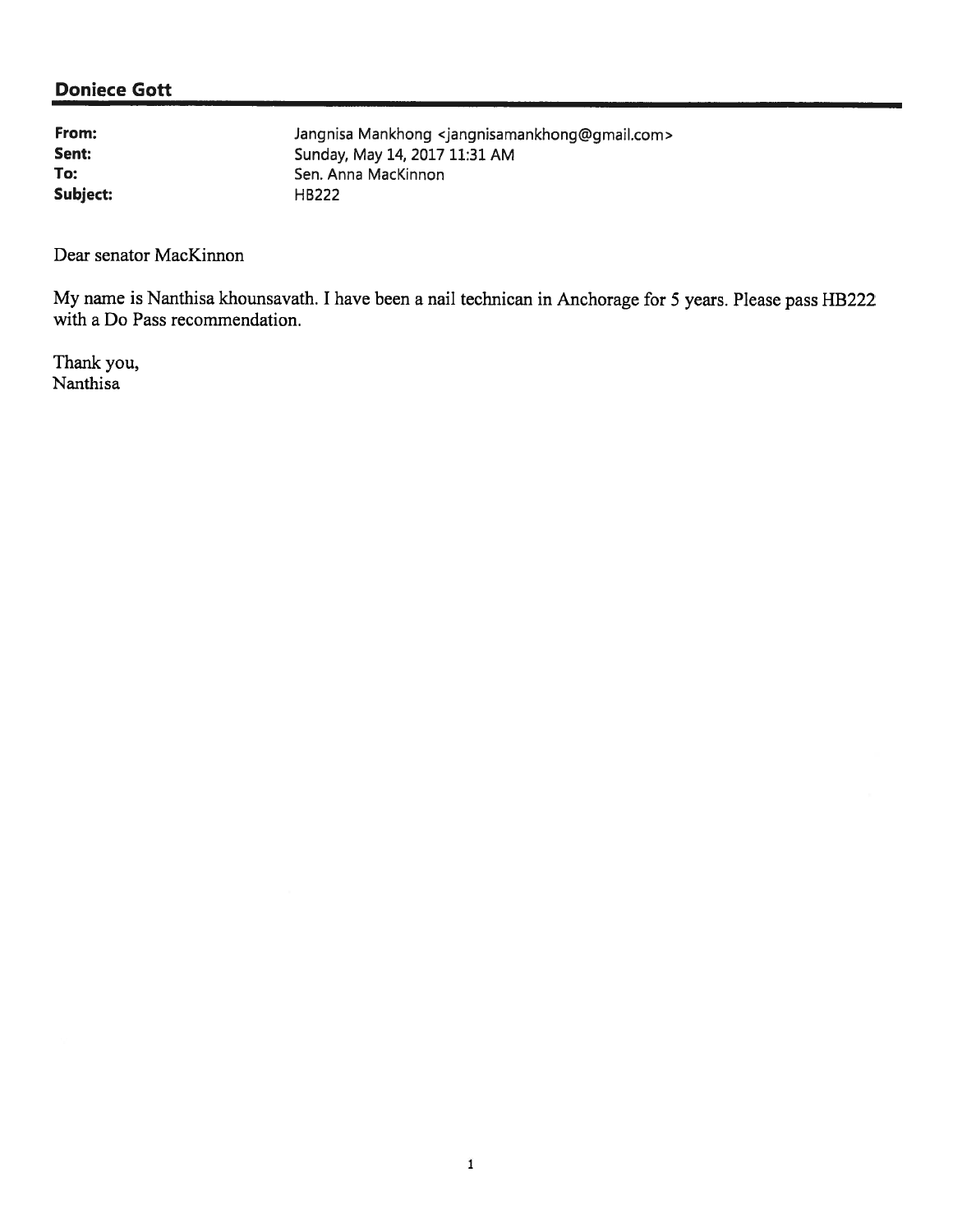| From:    | Diep Le <pronailsak@gmail.com></pronailsak@gmail.com> |
|----------|-------------------------------------------------------|
| Sent:    | Sunday, May 14, 2017 11:08 AM                         |
| To:      | Sen. Anna MacKinnon                                   |
| Subject: | HB <sub>222</sub>                                     |

Dear Senator Mackinnon:

My name is Diep Le. <sup>I</sup> have been doing nails for 20 years here in Anchorage, Alaska.

Please pass HB 222 with <sup>a</sup> DO Pass recommendation. Your decision greatly affects my livelihood as well as many other nail technicians in our state.

Thank you for your time, Diep Le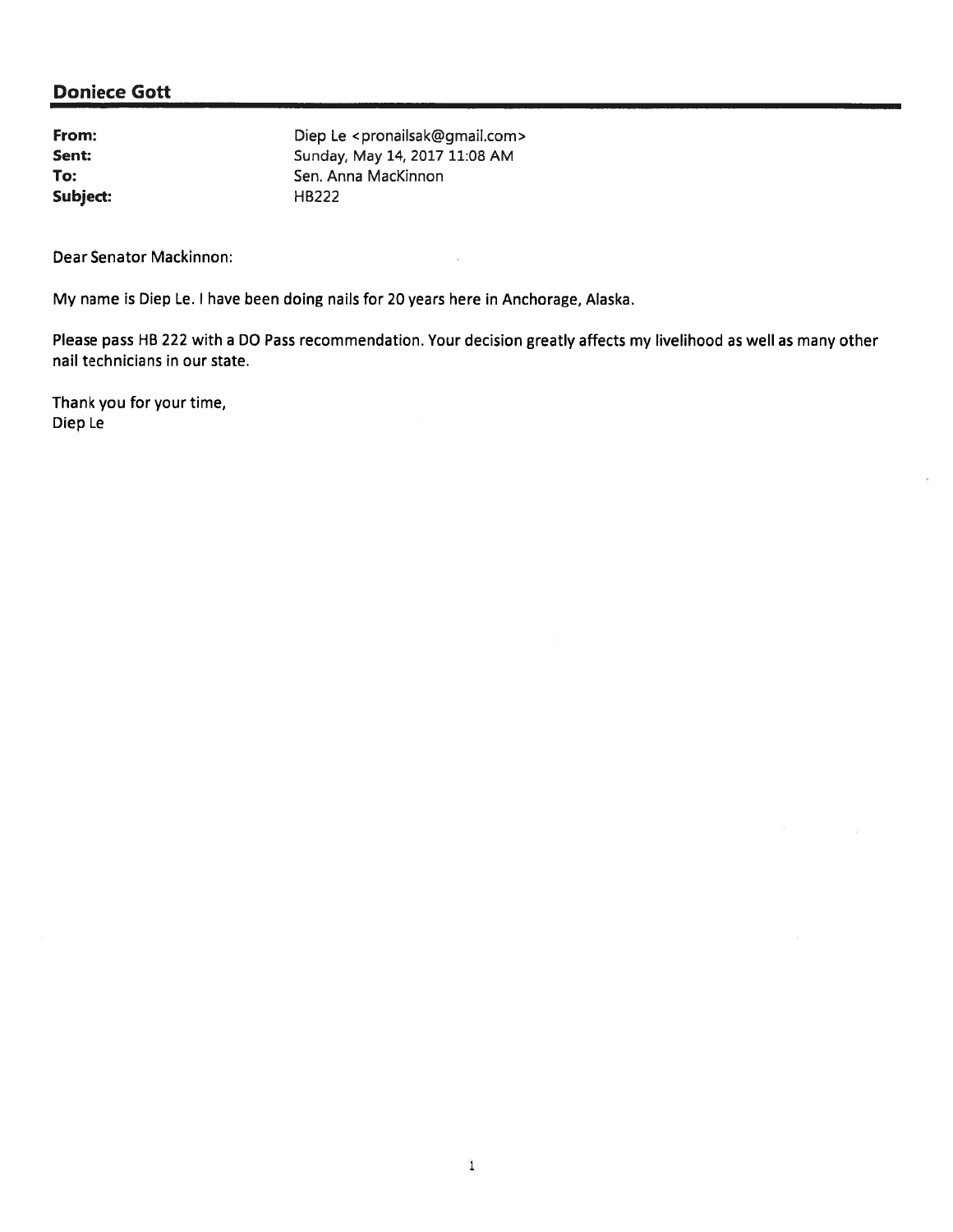Subject: HB222

From: Chau Phan <chaumythiphan@gmail.com><br>
Sent: Saturday, May 13, 2017 11:22 PM Saturday, May 13, 2017 11:22 PM To: Sen. Anna MacKinnon

Dear Senator,

<sup>I</sup> am Chau Phan, <sup>a</sup> manicurist in Anchorage, <sup>I</sup> would like to let you know that <sup>I</sup> suppor<sup>t</sup> to pass HB222 with <sup>a</sup> DO Pass recommendation.

Thank you very much & Best Regards

Chau Phan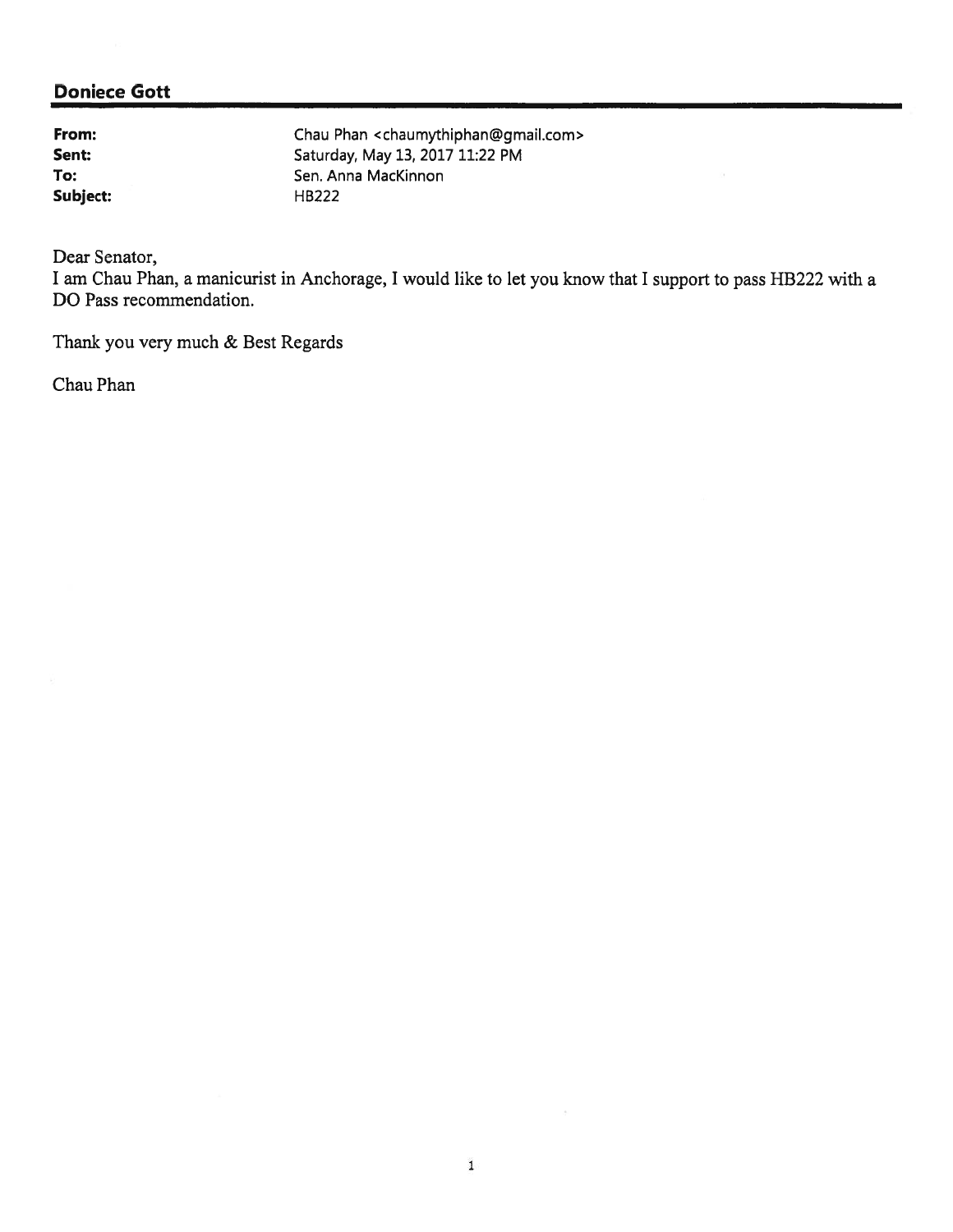Subject: Hello

From: starling camion <starlincamion@gmail.com> **Sent:** Saturday, May 13, 2017 3:07 PM To: Sen. Anna MacKinnon

Dear Senator

Can you please pass the HB222 with <sup>a</sup> DO Pass recommendation.

Thank you,

Yulissa tobar.

Sent from my iPhone

Ŷ.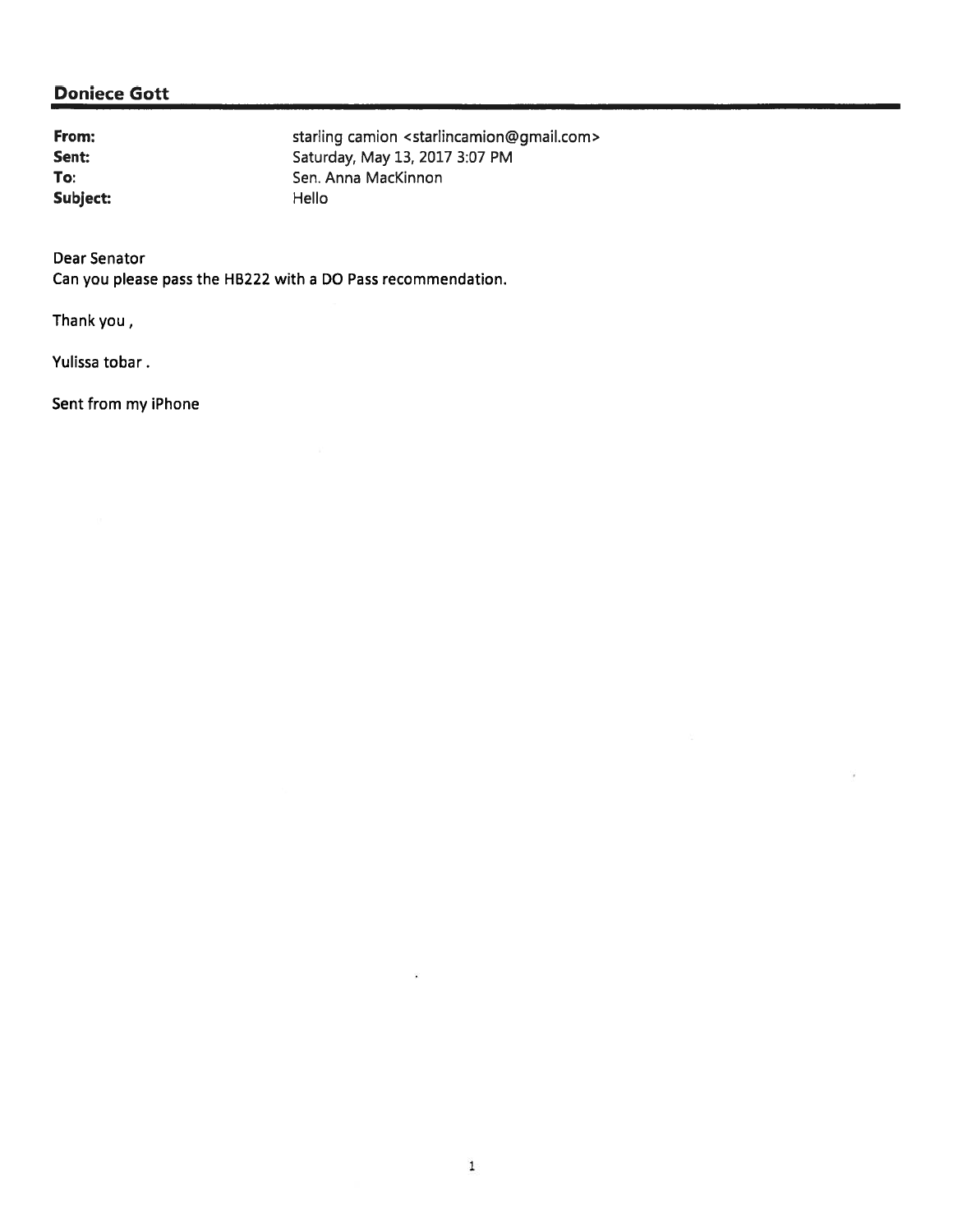| Pat Lynch <patlynch@gci.net></patlynch@gci.net> |
|-------------------------------------------------|
| Saturday, May 13, 2017 1:37 PM                  |
| Sen. Anna MacKinnon                             |
| <b>HB222</b>                                    |
|                                                 |

Dear Senator MacKinnon,

<sup>I</sup> am <sup>a</sup> licensed Nail Technician in the State of Alaska. <sup>I</sup> say yes to the repealing of HB222 for the following reasons.

 $\ddot{\phantom{1}}$ The bill was implemented without any suppor<sup>t</sup> services available. There should have been <sup>a</sup> study guide available for purchase or refresher training offered.

 $\ddot{\phantom{0}}$ <sup>I</sup> feel that those of us that currently hold <sup>a</sup> valid manicure license and have the required 250 hours should be grandfathered in.

If you have any questions feel free to give me <sup>a</sup> call at 345-5503.

Sincerely,

Kellie Lynch

Kreative Nails by Kellie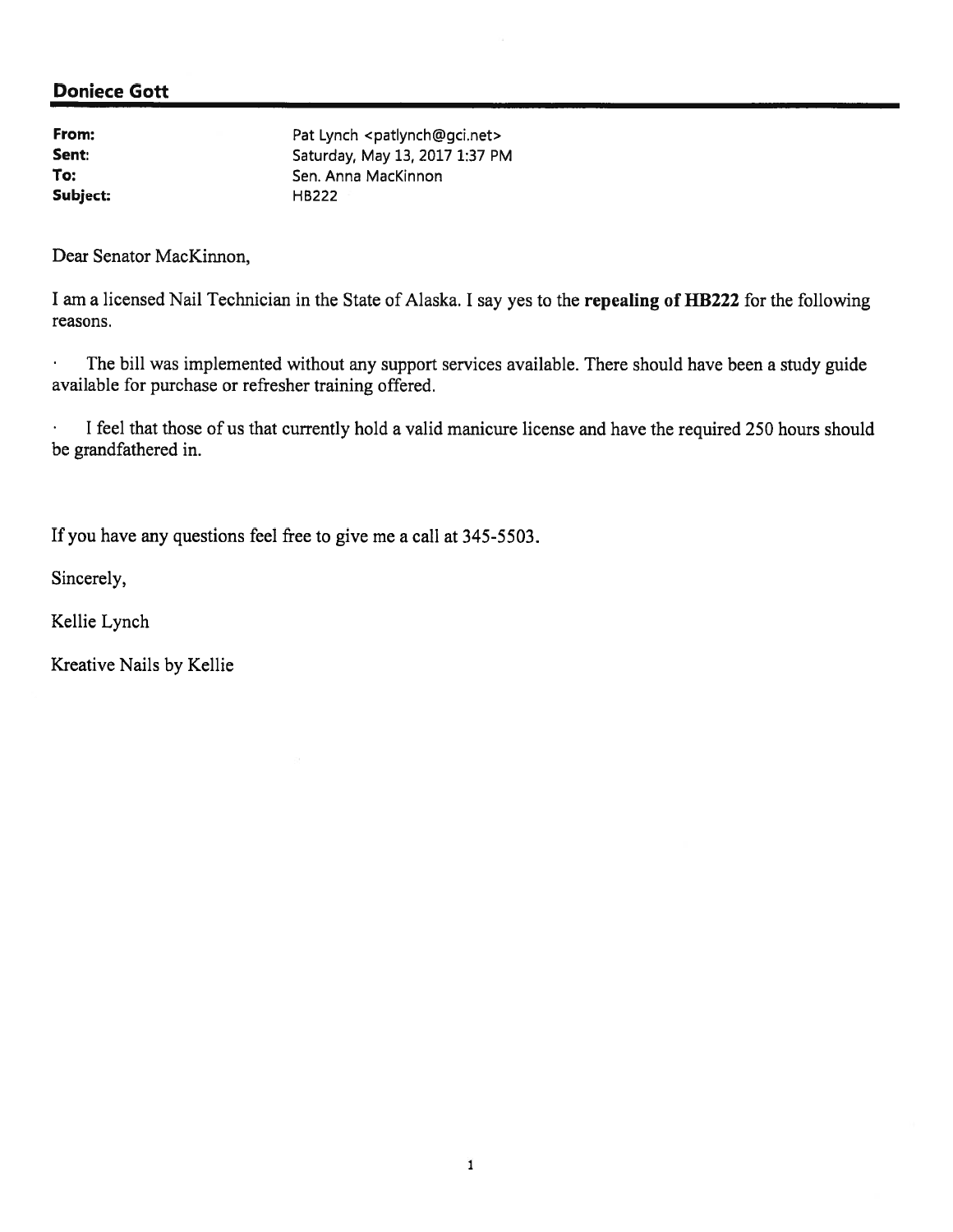Subject: HB222

From: priscilla olson <plolson81@gmail.com> **Sent:** Saturday, May 13, 2017 10:40 AM To: Sen. Anna MacKinnon

Please say YES to HB222.

This is my par<sup>t</sup> time job income, I can take time off of my full time job to take the class that is required with the new law...

This is going to be an economic down fall with the new requirement...

Thank you

Priscilla Clarke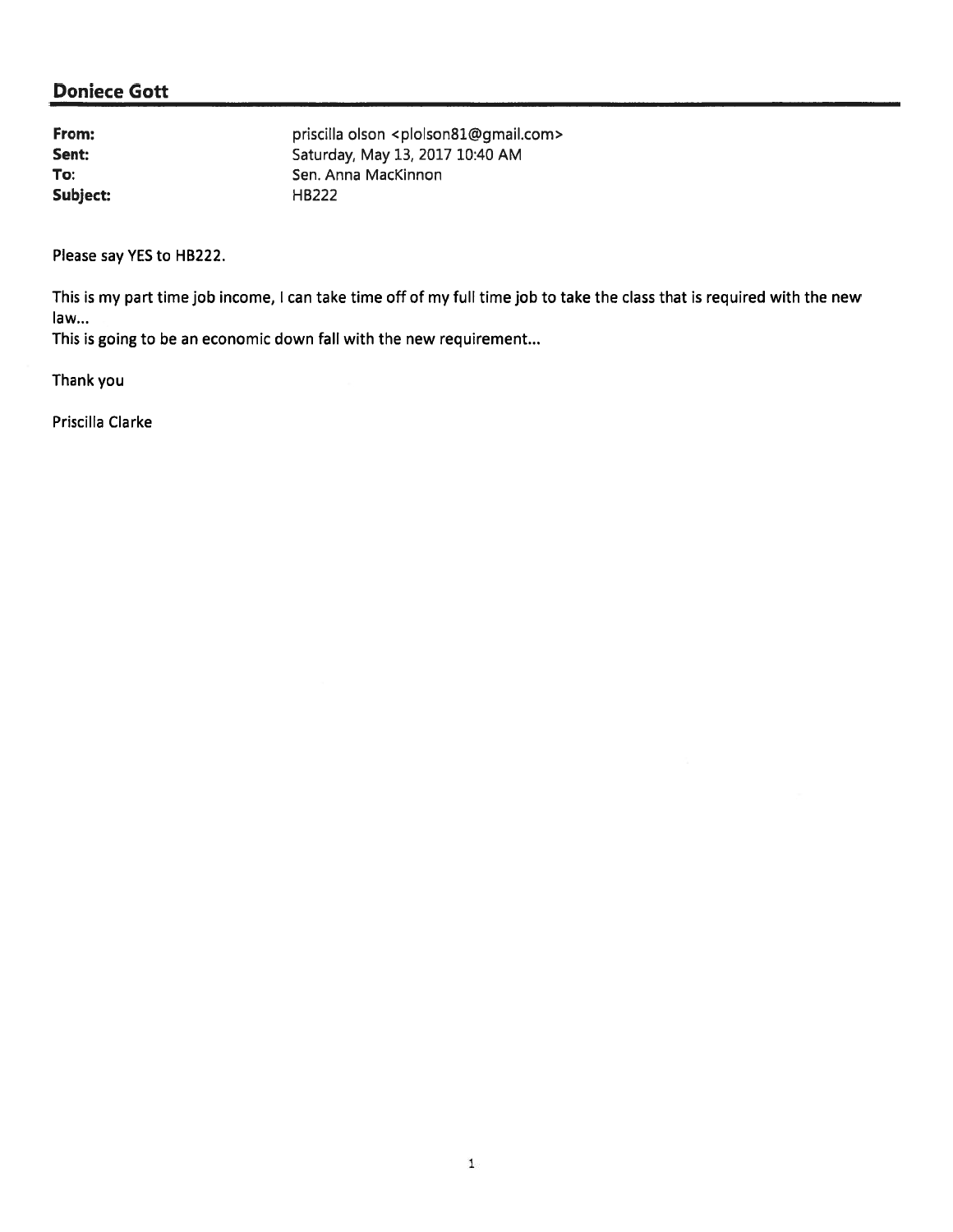Subject: HB22

From: Tianie Olson <tolson423@icloud.com> Sent: Sent: Saturday, May 13, 2017 10:38 AM<br>
To: Sen. Anna MacKinnon Sen. Anna MacKinnon

Please say yes to HB22 Thanks,

Tianie Olson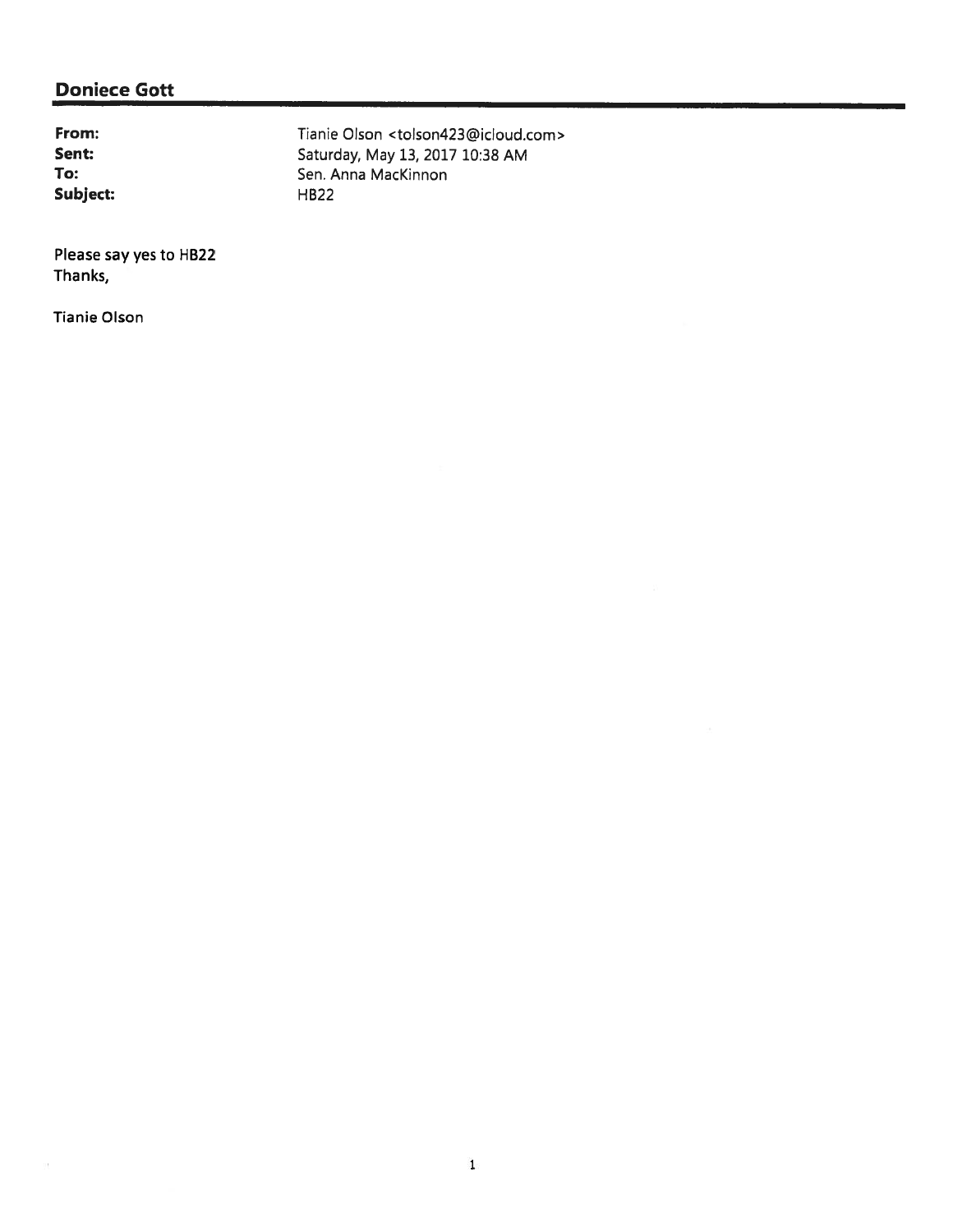Subject: HB <sup>222</sup>

From: Beverly Harper <beverlyharper@hotmail.com><br>
Sent: Saturday, May 13, 2017 10:33 AM Sent: Sent: Saturday, May 13, 2017 10:33 AM<br>
To: Sen. Anna MacKinnon Sen. Anna MacKinnon

Senator MacKinnon, Please pass HB 222 with <sup>a</sup> DO PASS recommendation ASAP!

Peoples livelihoods are at stake!

Bev Harper, LCSW

Sent from my iPad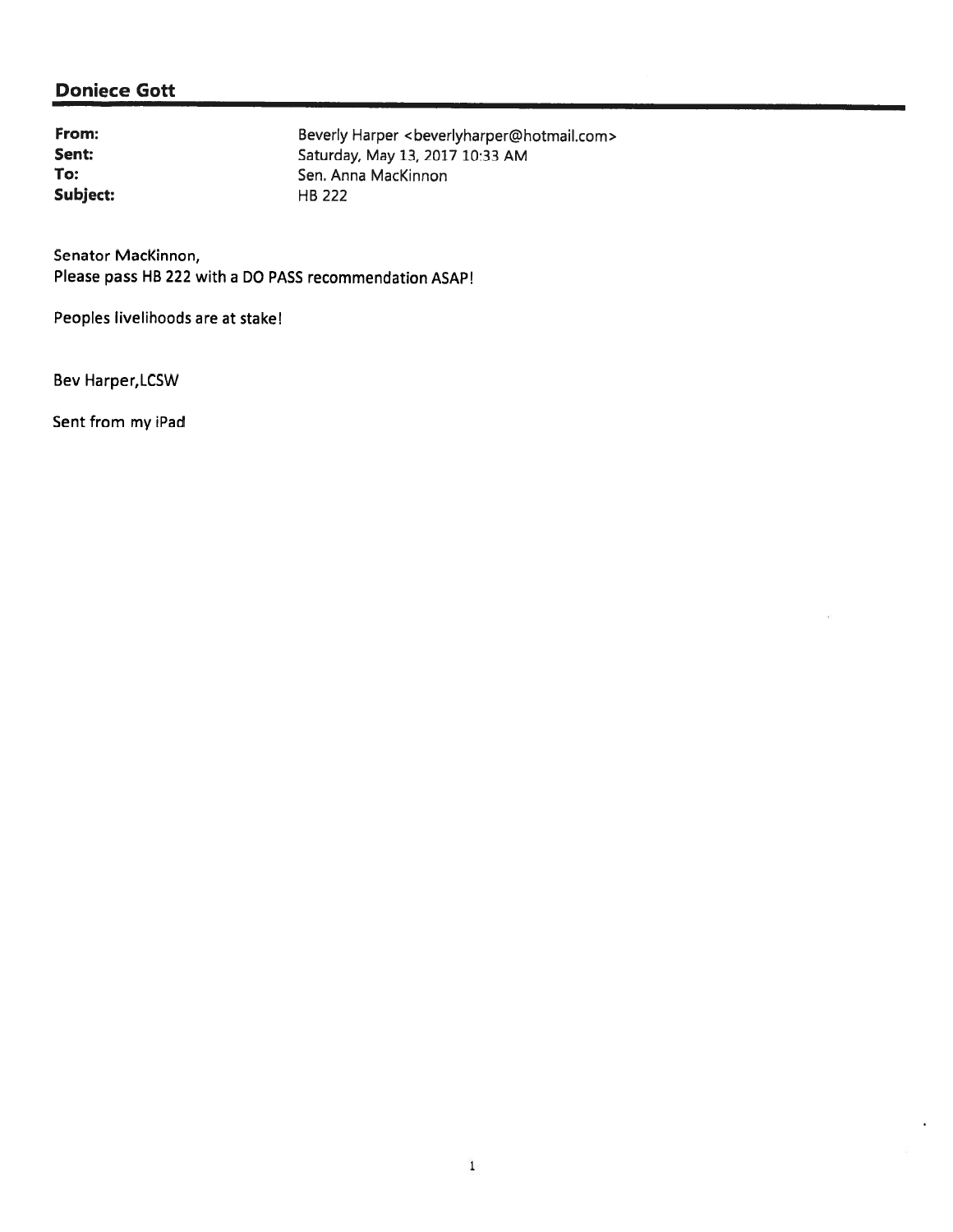From: CMQ Shopping <cmqshopping@acsalaska.net><br>
Sent: Friday. May 12, 2017 1.50 PM Friday, May 12, 2017 1:50 PM To: Sen. Anna MacKinnon Subject: **HB 222 Licensing of Alaska Mancurists** 

Dear Senator MacKinnon,

<sup>I</sup> ask that the Finance Committee and the Senate suppor<sup>t</sup> House Bill HB <sup>222</sup> relating to licensing of Alaska manicurists.

<sup>I</sup> believe that licensing of manicurists is needed to ensure proper safety & hygiene procedures are used by nail salon personnel. However, requiring <sup>250</sup> hours of training to obtain <sup>a</sup> license is unaffordable & ridiculous, That is over <sup>6</sup> weeks of education that far exceeds the ability of manicurists to practice their trade safely. Perhaps the licensing requirements need to be strengthened, but any revisions should be open and include input from individuals working as manicurists. Perhaps <sup>a</sup> "grandfather" clause is worthy of consideration during this process.

Please suppor<sup>t</sup> the passage of HB <sup>222</sup> and direct the manicurists board to start over. As with all public servants, potential conflicts of interest by a board member needs to be addressed during such deliberations.

Lastly, implementation of the <sup>2015</sup> legislation at this time will pu<sup>t</sup> many hard working men and women out of work because of their inability to pay for the required training.

Thank you.

Clarissa Quinlan

6625 Cutty Sark Street

Anchorage, AK 99502

(907)351-1230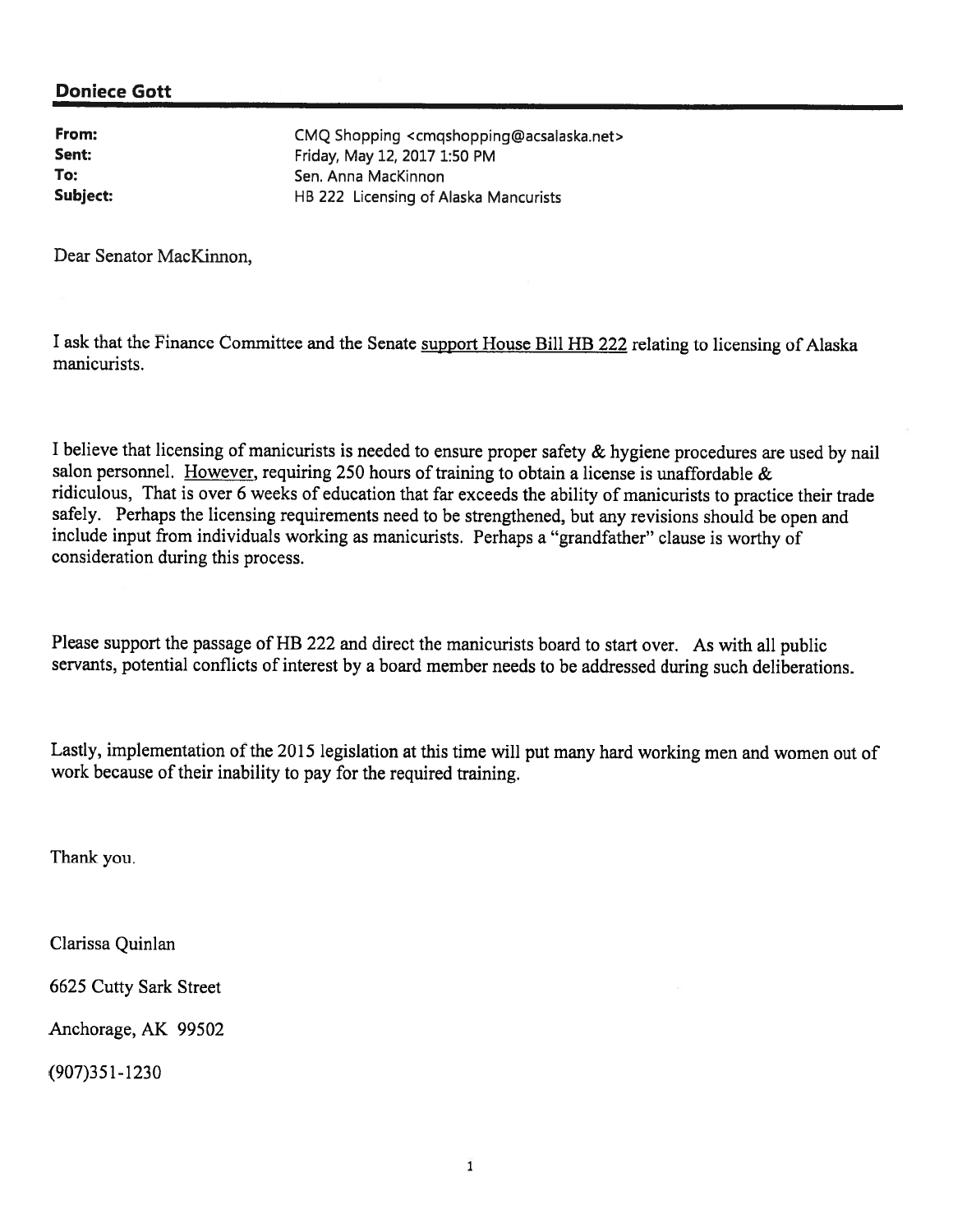Subject: HB222

From: Marisa Sison <marisa.nail.salon@gmail.com><br>
Sent: Saturday, May 13, 2017 10:36 AM Sent: Sent: Saturday, May 13, 2017 10:36 AM<br>
To: Sen. Anna MacKinnon Sen. Anna MacKinnon

Hi Senator Mackinnon,

Please say YES to HB222...

This job is my primary source of income <sup>I</sup> can not afford to take time off to retake <sup>a</sup> class, on something <sup>I</sup> have been doing for 18 years...

Thank you Marisa Sison

Sent from my iPhone

÷,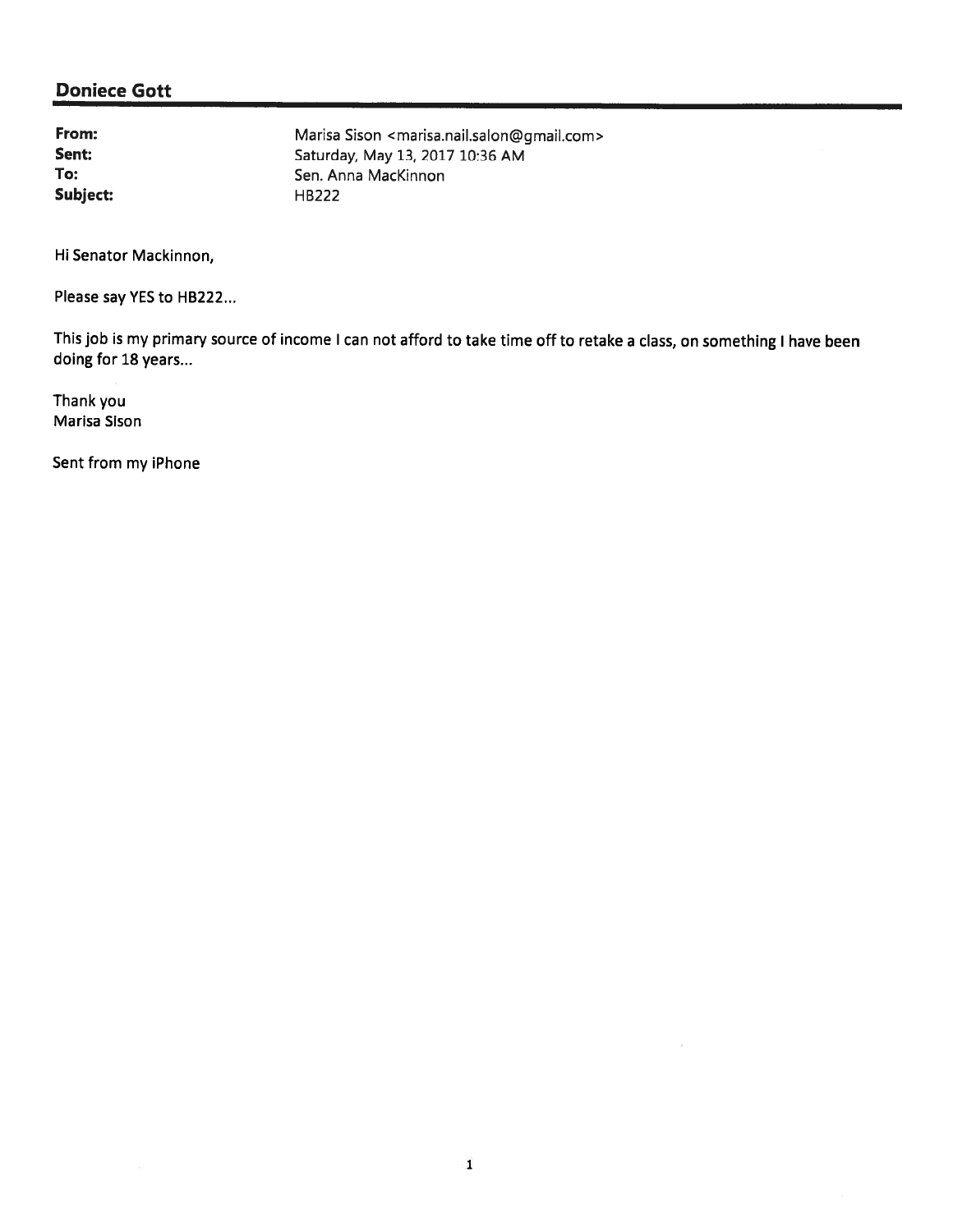From: SBH Services <sbhservices@gci.net><br>
Saturday, May 13, 2017 12:52 PM Sent: Sent: Saturday, May 13, 2017 12:52 PM<br>
To: Sen. Anna MacKinnon Sen. Anna MacKinnon Subject: Do Pass Bill HB22

Senator McKinnon,

<sup>I</sup> respectfully ask that you pass Bill HB22.

Sent from my iPhone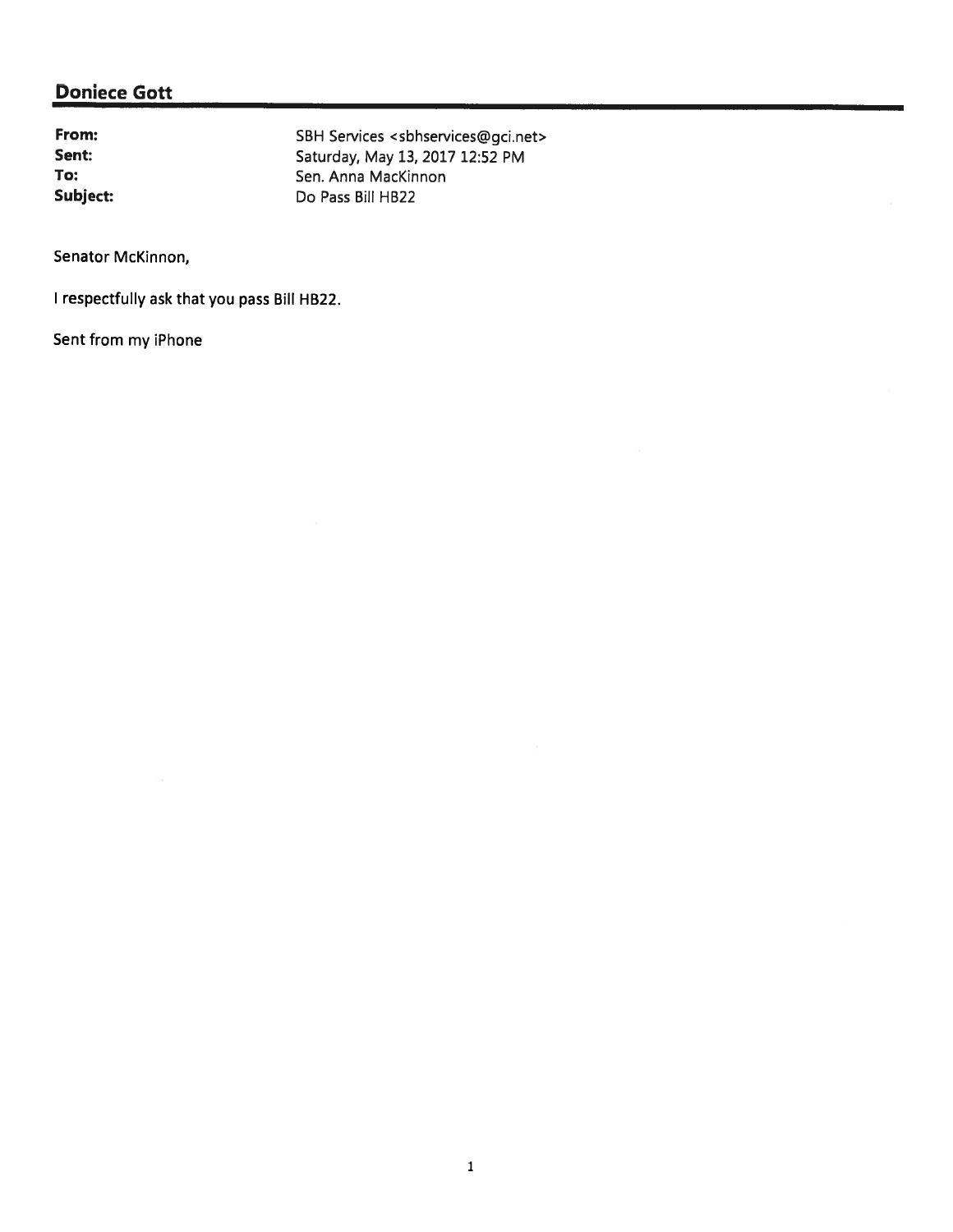| From:    | Conatser, Dawn (Hawk Consultants, LLC)                                                      |
|----------|---------------------------------------------------------------------------------------------|
|          | <dawn.conatser@contractor.conocophillips.com></dawn.conatser@contractor.conocophillips.com> |
| Sent:    | Saturday, May 13, 2017 11:06 AM                                                             |
| To:      | Senate Finance Committee                                                                    |
| Subject: | VOTE YES: HB 222 - PLEASE DON'T HOLD THIS UP                                                |

Please don't hold up this bill in your committee. Pass HB <sup>222</sup> THIS SESSION and help save >1000+ license holders around YOUR state.

Time is truly of the essence~



Dawn Conatser

Ph: Anc (907) 265-1362 / Kuparuk (907) 659-7946

Fax: Anc (907) 265-6216 / Kuparuk (907) 659-7926

From: Conatser, Dawn (Hawk Consultants, LLC) Sent: Tuesday, May 09, 2017 11:19 AM To: finance.committee@akleg.gov Subject: VOTE YES: HB 222

Dear members of the Senate Finance Committee:

My name is Dawn Conatser-Kuhiman. While <sup>I</sup> understand the Senate has their hands full right now with the fiscal issues, the income tax, etc. and there's <sup>a</sup> lot of work to be done, some of that work that is important to Alaskans is HB 222.

HB <sup>131</sup> as passe<sup>d</sup> <sup>a</sup> few years back strips hard-working Alaskans like myself who are manicurists in Alaska of our license which for me I've held since the mid-1980s.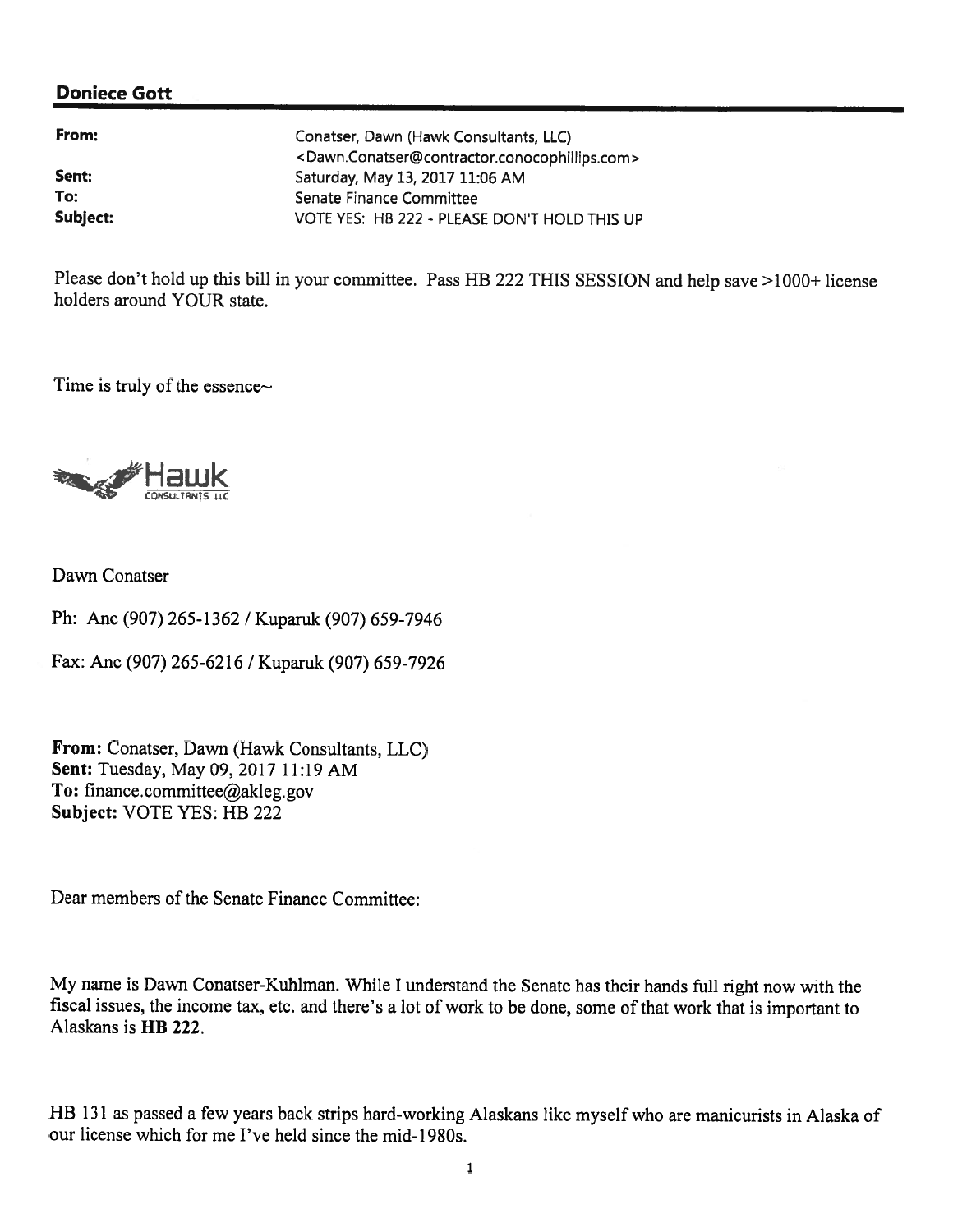The bill as written essentially tells manicurists that although we've passed all the required training courses to date, and have, in some cases spent thousands of hours in the industry that we now have to not only pass an exam that costs \$60.00 (not including all the textbooks and study guides and online practice tests), we NOW have to go back to school and obtain <sup>250</sup> hours of education. Education that is going to cost hard working Alaskans anywhere from \$3,000-\$4,000 and while we're going to school to keep our licenses, MANY HAVE NO JOB. This bill also serves to line the pockets <sup>I</sup> might add of one individual (i.e., Glenda Ledford, Owner of one ofthe Wasilla Schools) in particular who serves on the Board of Barbers & Hairdressers—Isn't that <sup>a</sup> conflict of interest?

Please... I'm pleading with you, pass HB 222 before session ends. This is a critical piece of legislation that if it's not passed will literally affect thousands of Alaskans.

If you have any questions, I'm working on the slope until Monday 5/15 and I'll be returning to the Anchorage office on Tuesday, May <sup>16</sup> and <sup>I</sup> can be reached at the numbers listed at the bottom of my e-mail.

Respectfully,

Dawn Conatser-Kuhiman



Dawn Conatser

Ph: Anc (907) 265-1362 / Kuparuk (907) 659-7946

Fax: Anc (907) 265-6216 / Kuparuk (907) 659-7926